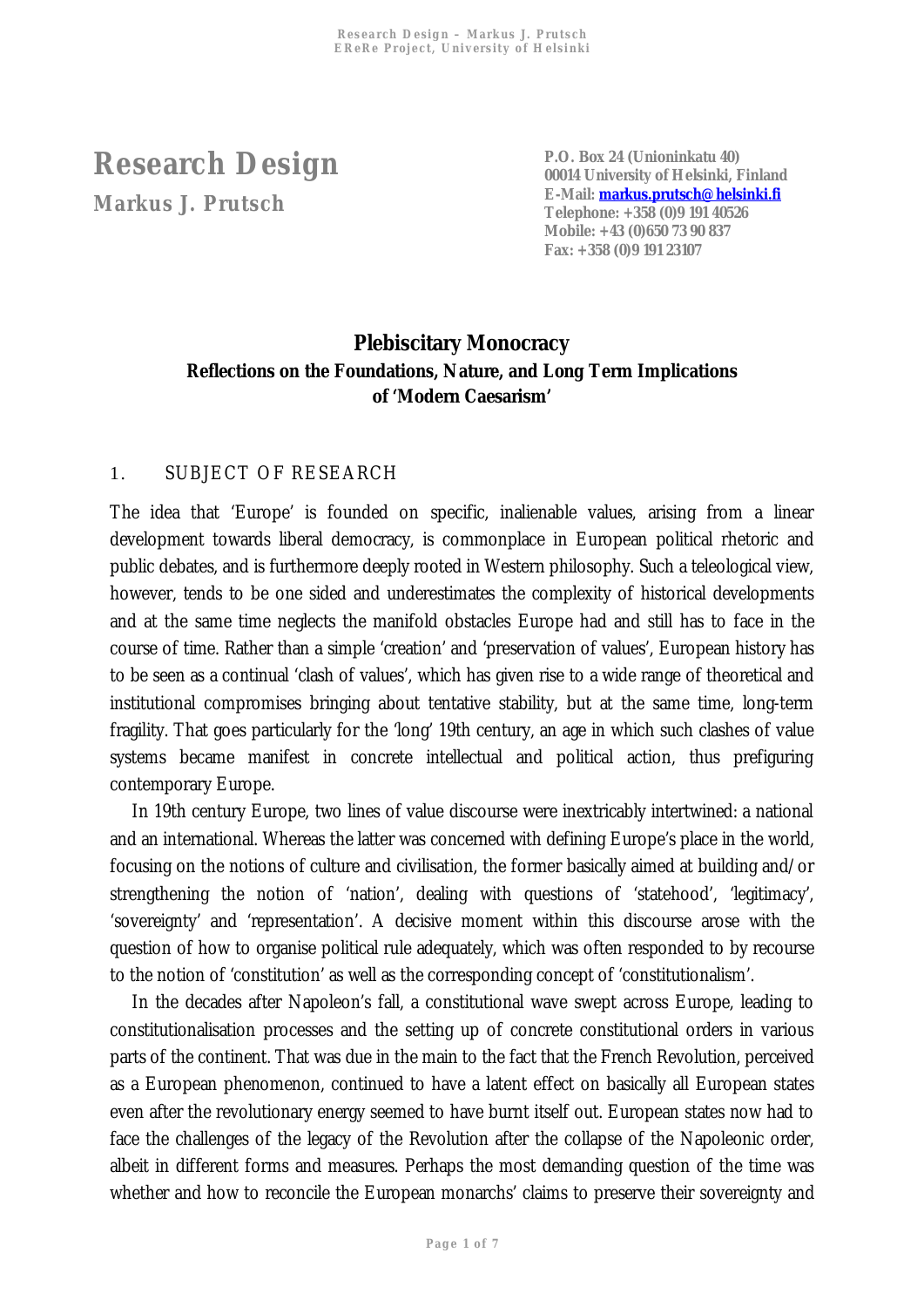political power with post-revolutionary societies' expectations of both a constitutional state and the safeguarding of the political and legal innovations produced by the Revolution and the Napoleonic Regime; i.e. to bring in line monarchical and popular aspirations.

In view of the power political situation one might expect that after 1814 rigid neo-absolutism became the European standard. But this extreme, like that of radical democratisation, was more the exception than the rule in post-Napoleonic Europe: while democratic-revolutionary forces lacked the power and – after the excesses of the Revolution – also public support to turn the existing order upside down, traditional political elites had the actual power, but came to understand that a restoration of pre-revolutionary polity and society was against the spirit of the times and certainly not a suitable solution in a longer-term perspective.<sup>1</sup> [T](#page-1-0)hey realised that the end of the Napoleonic wars symbolised a victory over revolutionary principles, but that negating the heritage of the Revolutionary Age, and putting the clock back was virtually impossible. Consequently, in most cases more or less sophisticated concepts of constitutional government had to be developed, which guaranteed a symbiosis or at least compromise between 'autocracy' and 'democracy', 'tradition' and 'progress' as the conflicting principles of the time. Perhaps the most influential of them was the concept of 'monarchical constitutionalism', which put monarchical rule on new foundations by 'purloining' some of the revolutionary principles: However, while 'constitutional government' seemed to give the notion and practice of monarchy a new vigour, the era after 1814 provided immense challenges and dangers for monarchicalconstitutional forms of rule at the same time.

Against the background of the 'democratic imperative' of the 19th century and the increasingly functional understanding of political rule as well as its growing 'mediatisation', the long-term vulnerability of the concept of monarchical constitutionalism soon became obvious. While the monarchical constitutional systems established in various parts of Europe after 1814 were not doomed to failure *a priori*, adaptability and reformability of all these systems were subject to distinct limits. The more politics developed into a mass phenomenon and the more pervasive public wishes for political participation were formulated, the more anachronistic the concept of unrestricted monarchical sovereignty and authority became. The more tradition lost its role as cohesive element of monarchical rule, the more unstable its legitimate basis and the more exposed the position of the monarch were likely to be. The dilemma was, basically, that in order to equip monarchical constitutional systems to meet and surmount the challenges of the time by reform and evolution, the only reasonable way to go about it was by withdrawing the monarch from the political frontline. If consistently applied, however, this required monarchs to

<span id="page-1-0"></span> $\ddot{\phantom{a}}$ 1 Talleyrand, for example, in his final report on the Congress of Vienna, gave an account of the unanimous disappointment felt by the European powers in the way Ferdinand VII made his return as king to Spain in 1814:"Je n'ai vu aucun Souverain, aucun ministre, qui, effrayé des suites que doit avoir en Espagne le système de gouvernement suivi par Ferdinand VII, ne regrettât amèrement qu'il ait pu remonter sur son trône, sans que l'Europe lui eût imposé la condition de donner à ces États des institutions qui fussent en harmonie avec les idées du temps." *Rapport fait au Roi pendant son voyage de Gand à Paris* (June 1815). In: Pallain, Georges (Hg.). 31881. *Correspondance inédite du Prince de Talleyrand et du Roi Louis XVIII. Pendant le Congrès de Vienne. Publiée sur les manuscrits conservés au dépôt des Affaires étrangères, avec préface, éclaircissements et notes par M. G. Pallain*. Paris [etc.]: E. Plon et cie [etc.], pp. 436-484, citation p. 474. Indeed, this critical opinion was soon to be confirmed, for only six years after the advocates of the 1812-Cadiz-Constitution had been forced into exile, the revolution started in Spain.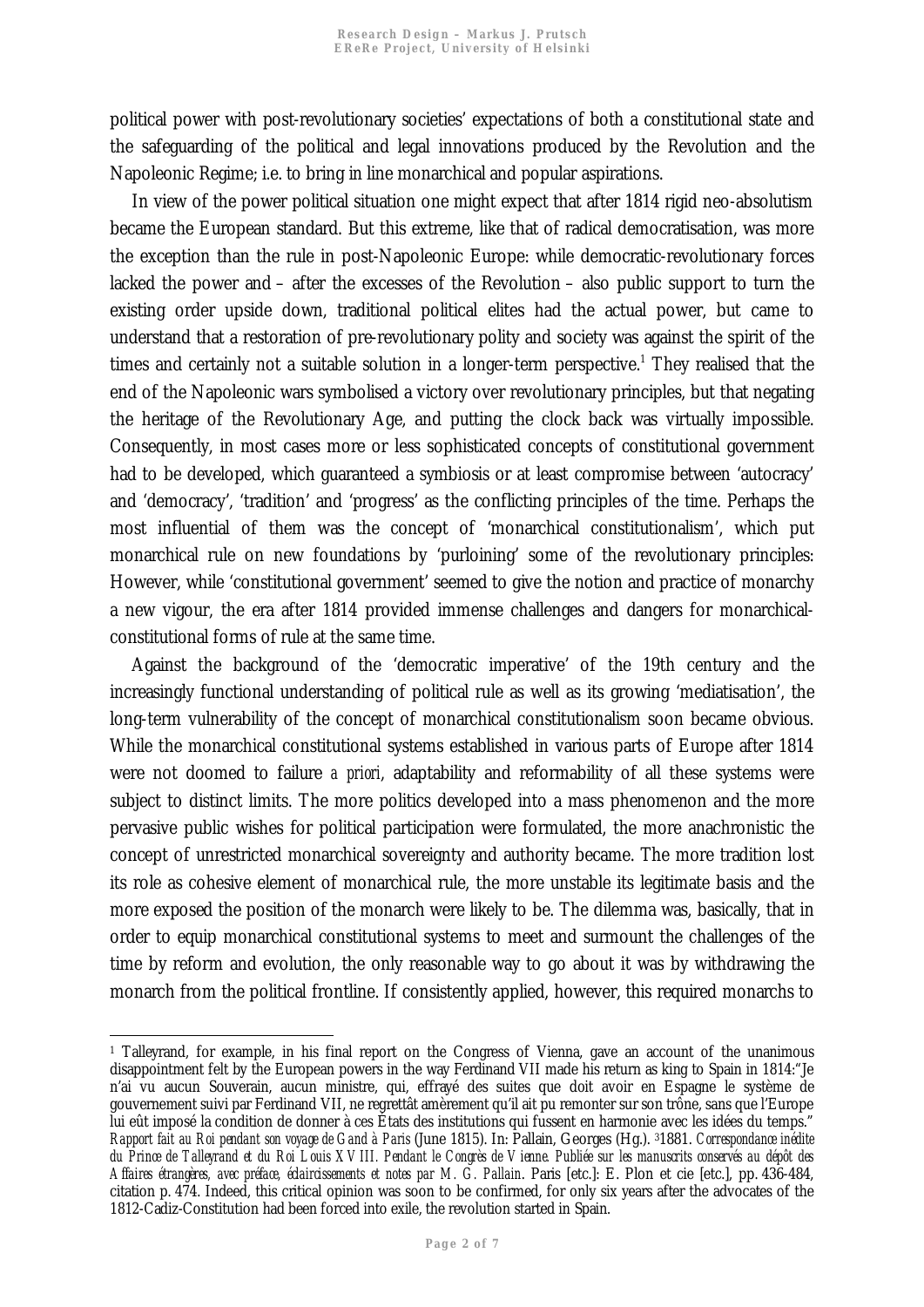give up their prevalent position so typical of monarchical constitutionalism. Or to put it in an exaggerated way: the only way to reform monarchical constitutionalism in the long term was by means of a regime change, which inevitably deprived the system of its very soul.

In this respect, monarchical constitutionalism was almost forced to be a transitional phenomenon in the sense of an 'independent' constitutional type,<sup>2</sup> [b](#page-2-0)ut one with a clear 'expiry date' – a role actually corroborated by historical reality. A clear perspective of development for monarchical constitutional systems was increasing parliamentarisation and democratisation, and in many cases monarchical constitutional systems indeed paved the way for parliamentary democracy, provided that emphasis was put on the democratic and rational principle, and the functionalisation of the monarchy. In these systems there might still be place for princes, as demonstrated by the existing monarchies in Europe, but only in the role as head of state with a representative function, as a symbol of national unity, as moral instance, or a moment of stability. They were, in any case, no longer an 'efficient part' of the constitution.<sup>3</sup>

The outlook of an ever-more democratic parliamentarian state and monarchical constitutionalism obviously fits perfectly well into the teleology of continuous 'European progress'. However, the idealised path of development from absolutism to parliamentary democracy, with monarchical constitutionalism being only a stepping-stone between the two, neglects the fact that there were other possible alternatives to transmute the common European heritage of 'Revolution' and 'Reaction', namely in the direction of autocratic leadership. That was if parliamentarian and democratic control mechanisms were negated while the monocratic element was pushed to the extreme, namely by (re)gaining full initiative and power in the political system. This was likely to happen not only, but perhaps particularly in moments of an actual or perceived 'crisis', when the susceptibility to radical political 'solutions' was increased.

While traditional monarchical elites in Europe were unlikely to play a decisive political role in the longer term, the monarchical element as such had by no means lost all of its significance. Somewhat paradoxically, the increasing complexity of social and political life in the 19th century generated a desire for new forms of 'monarchical rule' and 'personalised leadership', which differed considerably from the pre-revolutionary period. Particularly appealing were regimes that re-interpreted the 'monarchical principle' in ways that were in line with the spirit of the time: regimes which managed to make the 'rule of the one' fit with the demands of the 'modern age', namely with claims for political 'participation' of the people, progress, innovation and national power. The concept that actually seemed to meet these demands was that of charismaticplebiscitary forms of autocratic leadership.

The decline of tradition as legitimating basis for rule and growing public expectations towards politics actually increased the susceptibility to and need for charismatic leaders, those individuals who due to their personal magnetism and their exceptional attributes seemed to be born leaders,

<span id="page-2-0"></span> 2 Cf. the controversy, particularly in the German *Staatsrechtslehre* ("Huber-Böckenförde-Kontroverse"), as to whether monarchical constitutionalism can be considered to be an independent constitutional type at all.

<sup>3</sup> See also Walter Bagehot's, in parts cynical, judgement of the British monarch's limited political role in the second half of the 19th century: Bagehot, Walter. 1867. *The English Constitution*. London: Chapman and Hall, especially pp. 57-117. For Bagehot, the monarch was only at the head of the "dignified part of the constitution", while the prime minister was at the head of the efficient (Ibid., p. 13).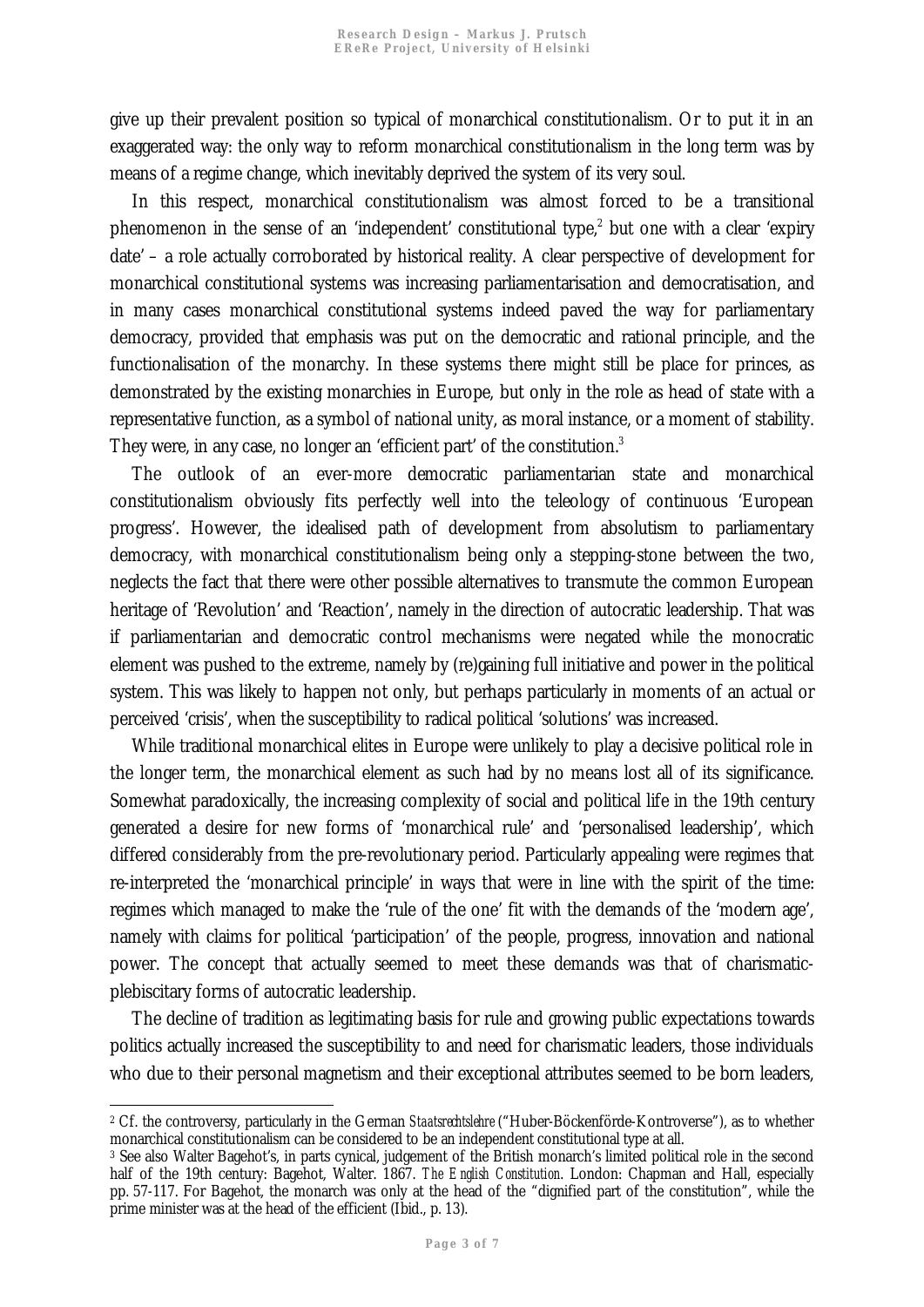guarantors of progress and/or crisis managers. Charismatic-plebiscitary rule had the touch of being 'exceptional' and unmistakably had some potential advantages: while it incorporated the 'popular moment' and thus dissociated itself from pure tyranny, it promised higher and perhaps better decision-making capacity than either parliamentary democracy, which still had to struggle with the reproach of tending towards anarchy, or monarchical constitutionalism with its systemic dualism between monarch and parliament. Unlike for traditional rulers, for whom the growing importance of (mass) media was likely to weaken their political standing, the mediatisation of the political sphere was basically a prerequisite for charismatic leadership, since it was the media that served as main tool for the 'charismatisation' of the leader and connecting link between him and the 'people'. Charismatic-plebiscitary forms of rule also implied the possibility of transcending existing borders, legal and perhaps even ethical and moral ones, when the leader managed to argue reasonably that it was for the benefit of the 'nation' or 'whole'. To have the option of abandoning, at least temporarily, the rule of law, e.g. in order to justify a 'necessary' coup d'état or declare a state of emergency, was not least due to the fact that charismatic rule corresponded with the Zeitgeist insofar as it had a pseudo-religious component. Charismatic leaders somehow symbolised the 'prophets' of the new era, and their political ambitions and promises had in some respect more of a 'creed' than a simple 'program'. The cult of a charismatic leader, which by the means of propaganda could even nurture Messianistic traits, was a certain 'mundane' compensation for traditional religions, being growingly exposed to secularisation tendencies.

Already the personal rule of Napoleon I, its striking starting point being the 18th Brumaire, had impressively demonstrated how powerful 'charisma' in combination with a distinct will to power and (foreign) political success could be, and that a dialectic juxtaposition of democracy and dictatorship was actually possible. Still, the *système Napoleon* was mainly interpreted as a singular case and exceptional phenomenon by contemporary observers and political thinkers. However, this assessment considerably changed from 1851 onwards when history seemed to repeat itself in form of Napoleon's nephew's seizure of power: a major revolution after a monarchy (1848), overthrow by force of the rather short-lived successor republican government (December 1851), and the creation of an empire more repressive, but somehow also more progressive, than the monarchy prior to its republican predecessor.

After 1851 the interest of political theory and philosophy increased considerably, and many acute analysts of European politics concurred in the judgment that, taken together, these events constituted a qualitatively new phenomenon and a type of rule both growing out of the Revolution and representing a reaction against it. It could no longer be claimed that this historical phenomenon was just a 'singular case'. Elaborate theories were evolved to explain how powerful leaders could claim to be democratic at the same time that they interdicted parliamentary participation in the government by appealing to the 'masses' in the form of plebiscites, often by manipulating opinion and the use of censorship, and how these 'masses' were both guided and appealed by a state centralised and militarised at a level hardly attained before in human history.

While the implications of this putatively new type of government for future politics, society and economy were to preoccupy politicians as well as theorists for the rest of the 19th century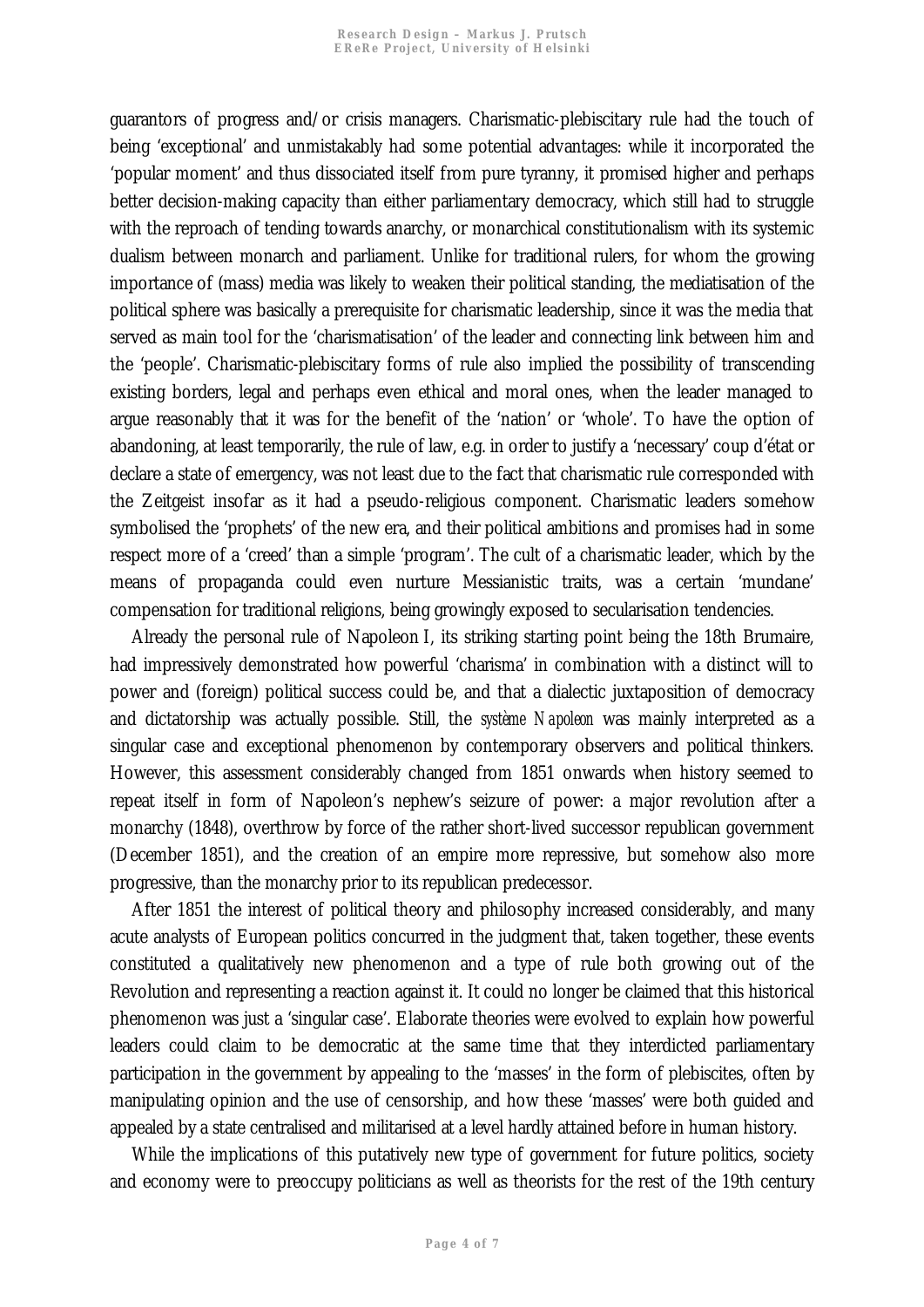and beyond, there was no agreement at all on the actual assessment, nor even the actual terminology of the phenomenon: whether it might best be characterised as 'Napoleonism', 'Bonapartism', simply 'dictatorship', or perhaps '(modern) Caesarism', not least since one could actually argue that there were certain resemblances of the Bonapartist regimes generated out of the Revolutions of 1789 and 1848 to the regimes Julius Caesar and later Augustus had created out ofthe late Roman republic;<sup>4</sup> whether it was foremost a national, particularly French, phenomenon, or rather a universal *signum* of the era, characteristic for all (Western) postrevolutionary societies; whether it was a temporary aberration on the path of history or more its *ultima ratio;* whether it was more about 'progress' than 'regression'; and whether it was a rescue from anarchy and excessive revolution, and thus salvation of 'reason', or rather a hindering and misdirection of development.

One definitive point of agreement among contemporary observers, however, was that the phenomenon as such was significant in some way and worth paying close attention to. From an ex-post-perspective, that is even more the case, particularly since the experiences made with the 'political religions' of the 20th century almost automatically raise the question as to the potential ties between 'modern Caesarism' and totalitarianism.

## 2. FOCUS AND PROGRAMME OF RESEARCH

 $\ddot{\phantom{a}}$ 

While in 20th century academic research various aspects of 'modern Caesarism' have been analysed more or less sufficiently within specific national frameworks, works focusing on broader (European) contexts and interconnections as well as theorising in-depth studies on the background of and impetus for the phenomenon and its repercussions remain a desideratum. This gap may seem astonishing in view of the interest among many 19th century observers, but it can be explained by the fact that modern Caesarism hardly fits into the European *topos* of longterm democratisation and parliamentarisation, and that the totalitarian regimes of the 20th century absorbed much of the attention in research Caesarism might otherwise have received.<sup>[5](#page-4-1)</sup> Only recently can a growing theoretical interest be observed,<sup>6</sup> [p](#page-4-2)erhaps favoured by contemporary polities like the 'Berlusconi-system' in Italy and the 'Putin-system' in Russia, which pose the question anew of whether and in how far democracy and monocracy are indeed excluding concepts. Still, it would be misleading to talk yet about an intensive scholarly debate.

Against this background, this study deliberately refrains from being an individual case study; nor will it comprise an exhaustive comparative analysis of 'modern Caesarism' in its various national facets. Rather, my work sets out with the ambition of elaborating on overarching

<span id="page-4-0"></span><sup>4</sup> For a careful conceptual history of these terms as political and/or sociala concepts see the entries for "Cäsarismus, Napoleonismus, Bonapartismus, Führer, Chef, Imperalismus" by Dieter Groh and "Diktatur' by Ernst Nolte in *Geschichtliche Grundbegriffe*: Brunner, Otto; Conze, Werner; Koselleck, Reinhart (Hg.). 1972-1997. *Geschichtliche Grundbegriffe. Historisches Lexikon zur politisch-sozialen Sprache in Deutschland*. 8 [9] Vols. Stuttgart: Klett-Cotta, Vol. 1, pp. 726-771 and pp. 900-924.

<span id="page-4-1"></span><sup>5</sup> See, among others, such influential works as Eric Voegelin's *Die politischen Religionen* (1996 [1938], ed. by Peter J. Opitz. München: W. Fink), or that of Hannah Arendt on *The Origins of Totalitarianism* (Arendt, Hannah. 2004 [1951]. *The Origins of Totalitarianism*. New York: Schocken).

<span id="page-4-2"></span><sup>6</sup> See, e.g., Baehr, Peter; Richter, Melvin. 2004. *Dictatorship in History and Theory: Bonapartism, Caesarism and Totalitarianism*. Cambridge: Cambridge University Press (Publications of the German Historical Institute).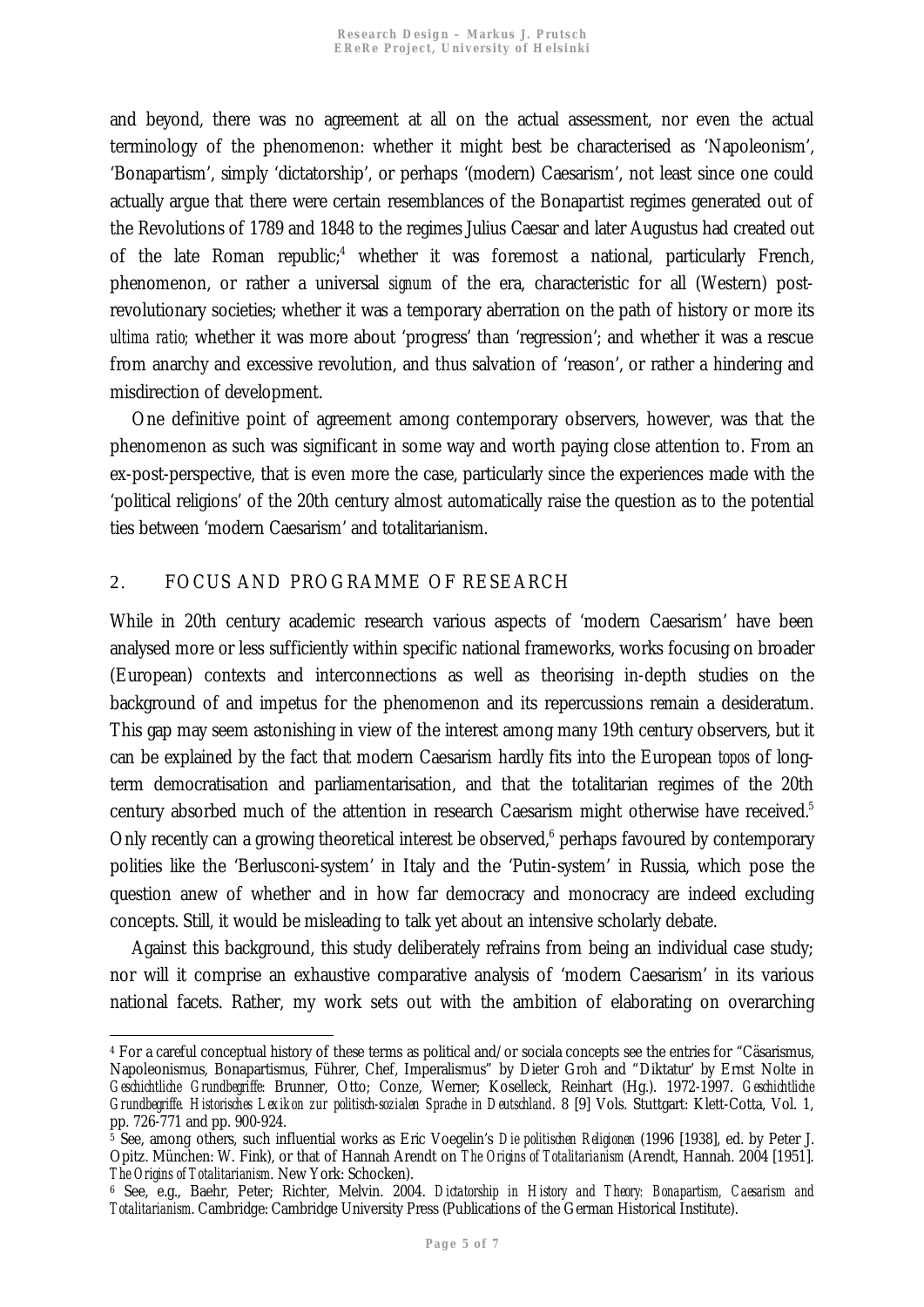tendencies and perspectives of development and of painting a more general picture of charismatic-plebiscitary government in a European perspective. To that aim, the main approach is a politico-theoretical one.

By consciously choosing such a perspective, I intend to contribute to developing a universal research design for future studies dealing with concrete expressions of 'modern Caesarism'. It is assumed that 'modern Caesarism' can be perceived as 'political', 'social' or 'economical' phenomenon in the narrower sense, but indeed not exclusively; rather, this phenomenon is rooted in spiritual-intellectual currents which might be subsumed under the term 'modernity'. Thus, regardless of all more specific explanations of the phenomenon, the 'problem of modernity' remains evident. Against this background, what this study actually aims to do is delineate those 'deep structures' generating modern Caesarism and offer a meta-level of analysis. It is in this context that the innovative potential of my research can be seen, which might supplement existing lines of explaining 'Caesarism' on a more general level and go beyond their historico-philosophical simplifications.

There is no doubt that such a global approach has to deal with a number of difficulties and problems. The most obvious of them is the need to generalise and to argue on a high level of abstraction, which is likely to obscure the individual case and goes in hand in hand with a reduction of 'historical complexity'. In particular, a focus on Caesarism as an 'ideological' problem tends to neglect power political moments and material interests – 'Machiavellian' components without which the phenomenon cannot be sufficiently grasped. In order to minimise this danger, the politico-theoretical focus will be 'contextualised' by referring to actually existing Caesaristic regimes and to (geo)political, social and economic framework conditions. 'Political ideas' and 'concepts' are hence not understood as universal entities, but as embedded in and biased by existing settings, and as part of an ongoing communicative process in concrete historical situations.

Taking into account what has been said so far, the objectives of this enquiry are essentially concerned with reaching a better understanding of prerequisites, genesis, structural elements and long term implications of 'modern Caesarism'. In order to grasp this phenomenon, it will be particularly fruitful to focus on:

- The somewhat ambivalent if not contradictory heritage of Revolution and Reaction, popular and monarchical sovereignty, processes of democratisation and radicalisation, change and preservation, and the resulting political legitimisation strategies and problems after 1814/1815;
- The changing concepts of political legitimacy and the shifts between traditional, rational and charismatic forms of rule, namely within the context of radically changing patterns of 'faith' and expectations of salvation characterised by an increasing desire to Immanentize the Eschaton,<sup>7</sup> that is to create a sort of 'heaven on earth' within history.

 $\ddot{\phantom{a}}$ 7 For the term see especially Eric Voegelin's *The New Science of Politics*, published in 1952 (Chicago: University of Chicago Press).